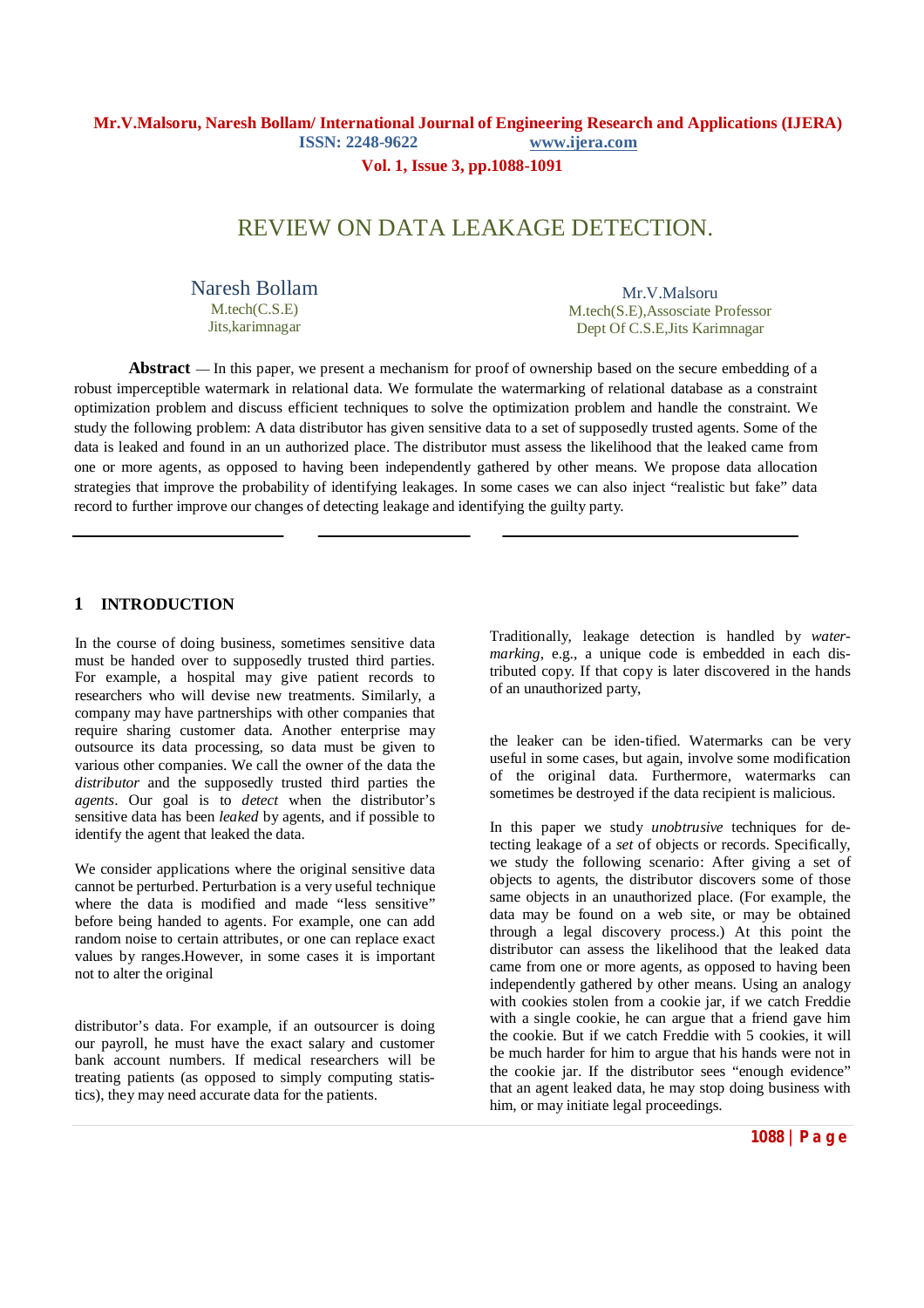#### **Vol. 1, Issue 3, pp.1088-1091**

In this paper we develop a model for assessing the "guilt" of agents. We also present algorithms for dis-tributing objects to agents, in a way that improves our chances of identifying a leaker. Finally, we also consider the option of adding "fake" objects to the distributed set. Such objects do not correspond to real entities but appear realistic to the agents. In a sense, the fake objects acts as a type of watermark for the entire set, without modifying any individual members. If it turns out an agent was given one or more fake objects that were leaked, then the distributor can be more confident that agent was guilty.

# **PROBLEM SETUP AND NOTATION**

**2.1 Entities and Agents**

objects with a set of agents  $U_1$ ,  $U_2$ , ...,  $U_n$ , but does not wish the objects be *leaked* to other third parties. The objects in *T* could be of any type and size, e.g., they could be tuples in a relation, or relations in a database.

An agent  $U_i$  receives a subset of objects  $R_i \square T$ , determined either by a sample request or an explicit request:

• Sample request  $R_i$  = SAMPLE(*T*,  $m_i$ ): Any subset of *m<sup>i</sup>* records same time, company *A* subcon-tracts with agent  $U_2$  to handle billing for all California customers. Thus,  $U_2$  receives all *T* records that satisfy the condition "state is California."

#### **2.2 Guilty Agents**

Suppose that after giving objects to agents, the distrib-utor discovers that a set  $S \square T$  has leaked. This means that some third party called the *target*, has been caught in possession of *S*. For example, this target may be displaying *S* on its web site, or perhaps as part of a legal discovery process, the target turned over *S* to the distributor.

Since the agents  $U_1, \ldots, U_n$  have some of the data, it is reasonable to suspect them leaking the data. However, the agents can argue that they are innocent, and that the *S* data was obtained by the target through other means. For example, say one of the objects in *S* represents a customer *X*. Perhaps *X* is also a customer of some other company, and that company provided the data to the target. Or perhaps *X* can be reconstructed from various publicly available sources on the web.

Our goal is to estimate the likelihood that theleaked data came from the agents as opposed to other sources. Intuitively, the more data in *S*, the harder it is for the agents to argue they did not leak anything. Similarly, the "rarer" the objects, the harder it is to argue that the target obtained them through other means. Not only do we want to estimate the likelihood the agents leaked data, but we would also like to find out if one of them in particular was more likely to be the leaker. For instance, if one of the *S* objects was only given to agent  $U_1$ , while the other objects were given to all agents, we may suspect  $U_1$  more. The model we present next captures this intuition.

We say an agent  $U_i$  is *guilty* and if it contributes one or more objects to the target. We denote the event that agent  $U_i$  is guilty as  $G_i$  and the event that agent  $U_i$  is guilty for a given leaked set *S* as *G<sup>i</sup> |S*. Our next step is to estimate *P*   $r\{G_i/S\}$ , i.e., the probability that agent  $U_i$  is guilty given evidence *S*.

#### **3 RELATED WORK**

The guilt detection approach we present is related to the data provenance problem tracing the lineage of *S* objects implies essentially the detection of the guilty agents. Tutorial provides a good overview on the research conducted in this field. Suggested solutions are domain specific, such as lineage tracing for data warehouses and assume some prior knowledge on the way a data view is created out of data sources. Our problem formulation with objects and sets is more general and simplifies lineage tracing, since we do not consider any data transformation from  $\overline{R_i}$  sets to  $S$ .

As far as the data allocation strategies are concerned, our work is mostly relevant to watermarking that is used as a means of establishing original ownership of distributed objects. Watermarks were initially used in images video and audio data whose digital representation includes considerable redundancy. Recently,and other works have also studied marks insertion to relational data. Our approach and watermarking are similar in the sense of providing agents with some kind of receiver-identifying informa-tion. However, by its very nature, a watermark modifies the item being watermarked. If the object to be water-marked cannot be modified then a watermark cannot be inserted. In such cases methods that attach watermarks to the distributed data are not applicable.

Finally, there are also lots of other works on mechanisms that allow only authorized users to access sensi-tive data through access control policies. Such ap-proaches prevent in some sense data leakage by sharing information only with trusted parties. However, these policies are restrictive and may make it impossible to satisfy agents' requests.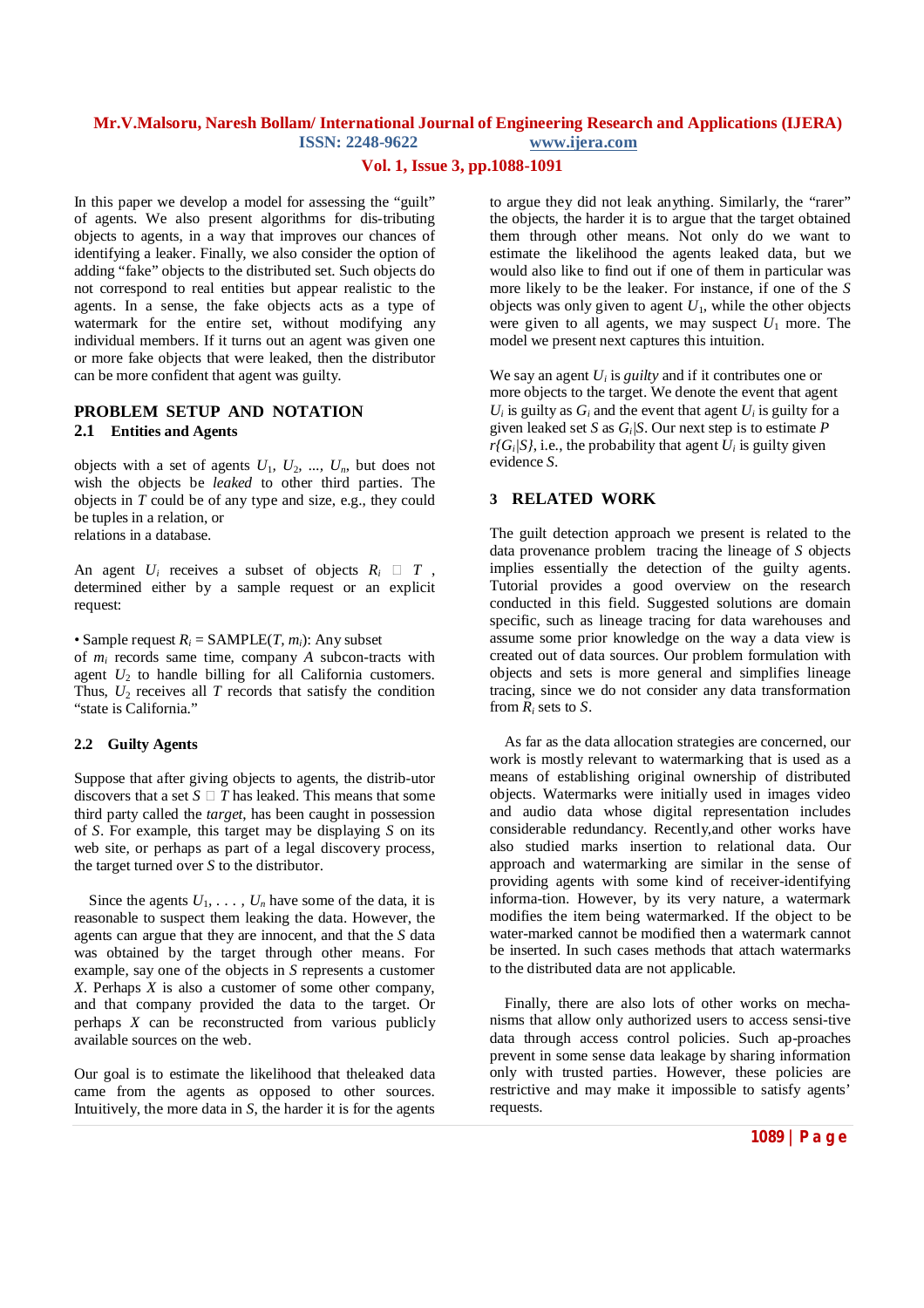**Vol. 1, Issue 3, pp.1088-1091**

# **4 AGENT GUILT MODEL**

To compute this *P r{G<sub>i</sub>*  $/S$ *}*, we need an estimate for the probability that values in *S* can be "guessed" by the target. For instance, say some of the objects in *S* are emails of individuals. We can conduct an experiment and ask a person with

The distributor may be able to add fake objects to the distributed data in order to improve his effectiveness in detecting guilty agents. However, fake objects may impact the correctness of what agents do, so they may not always be allowable approximately the expertise and resources of the target to find the email of say 100 individuals. If this person can find say 90 emails, then we can reasonably guess that the probability of finding one email is 0.9. On the other hand, if the objects in question are bank account numbers, the person may only discover say 20, leading to an estimate of 0.2. We call this estimate  $p<sub>t</sub>$ , the probability that object *t* can be guessed by the target.

Probability  $p_t$  is analogous to the probabilities used in designing fault-tolerant systems. That is, to estimate how likely it is that a system will be operational throughout a given period, we need the probabilities that individual components will or will not fail. A component failure in our case is the event that the target guesses an object of *S*. The component failure is used to compute the overall system reliability, while we use the probability of guessing to identify agents that have leaked information. The component failure probabilities are estimated based on experiments, just as we propose to estimate the  $p_t$ 's. Similarly, the component probabilities are usually conservative estimates, rather than exact numbers. For example, say we use a component failure probability that is higher than the actual probability, and we design our system to provide a desired high level of reliability. Then we will know that the actual system will have at least that level of reliability, but possibly higher. In the same way, if we use  $p_t$ 's that are higher than the true values, we will know that the agents will be guilty with at least the computed probabilities.

#### **5 GUILT MODEL ANALYSIS**

In order to see how our model parameters interact and to check if the interactions match our intuition, in this section we study two simple scenarios. In each scenario we have a target that has obtained all the distributor's objects, i.e.,  $T =$ *S*.

**6 DATA ALLOCATION PROBLEM**

The main focus of our paper is the data allocation problem: how can the distributor "intelligently" give data to agents in order to improve the chances of detecting a guilty agent? As illustrated in Figure 2, there are four instances of this problem we address, depending on the type of data requests made by agents and whether "fake objects" are allowed.

 The idea of perturbing data to detect leakage is not new,However, in most cases, individual objects are perturbed, e.g., by adding random noise to sensitive salaries, or adding a watermark to an image. In our case, we are perturbing the *set* of distributor objects by adding fake elements. In some applications, fake objects may cause fewer problems that perturbing real objects. For example, say the distributed data objects are medical records and the agents are hospitals. In this case, even small modifications to the records of actual patients may be undesirable. However, the addition of some fake medical records may be acceptable, since no patient matches these records, and hence no one will ever be treated based on fake records.

 Our use of fake objects is inspired by the use of "trace" records in mailing lists. In this case, company A sells to company B a mailing list to be used once (e.g., to send advertisements). Company A adds trace records that contain addresses owned by company A. Thus, each time company B uses the purchased mailing list, A receives copies of the mailing. These records are a type of fake objects that help identify improper use of data.

The distributor creates and adds fake objects to the data that he distributes to agents. We let  $F_i \square R_i$  be the subset of fake objects that agent  $U_i$  receives. As discussed below, fake objects must be created carefully so that agents cannot distinguish them from real objects.

#### **7 CONCLUSIONS**

In a perfect world there would be no need to hand over sensitive data to agents that may unknowingly or maliciously leak it. And even if we had to hand over sensitive data, in a perfect world we could watermark each object so that we could trace its origins with absolute certainty. However, in many cases we must indeed work with agents that may not be 100% trusted, and we may not be certain if a leaked object came from an agent or from some other source, since certain data cannot admit watermarks.

In spite of these difficulties, we have shown it is pos-sible to assess the likelihood that an agent is responsible for a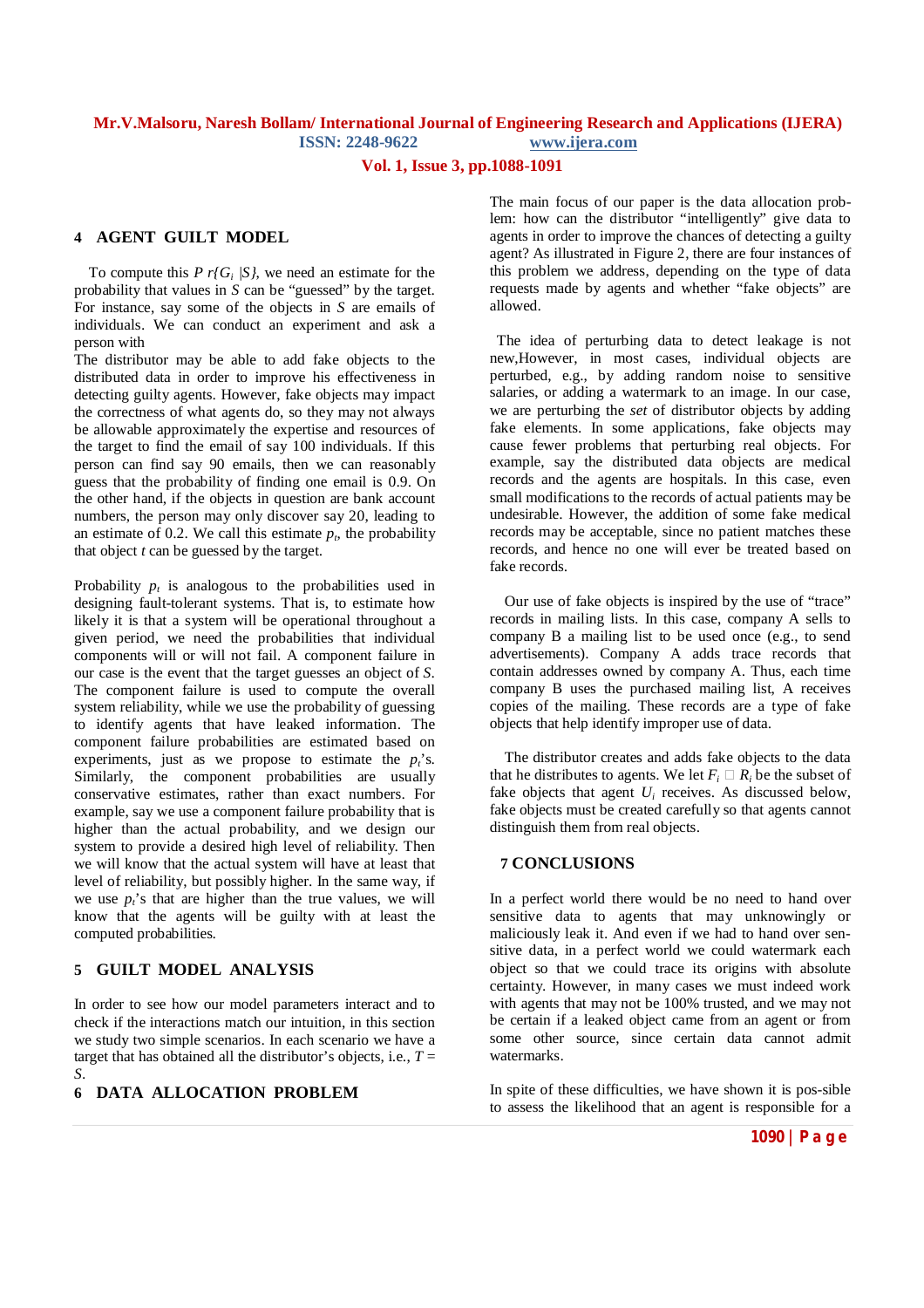#### **Vol. 1, Issue 3, pp.1088-1091**

leak, based on the overlap of his data with the leaked data and the data of other agents, and based on the probability that objects can be "guessed" by other means. Our model is relatively simple, but we believe it captures the essential trade-offs. The algorithms we have presented implement a variety of data distribution strategies that can improve the distributor's chances of identifying a leaker. We have shown that distributing objects judiciously can make a significant difference in identifying guilty agents, especially in cases where there is large overlap in the data that agents must receive.

Our future work includes the investigation of agent guilt models that capture leakage scenarios that are not studied in this paper. For example, what is the appro-priate model for cases where agents can collude and identify fake tuples? A preliminary discussion of such a model is available in.Another open problem is the extension of our allocation strategies so that they can handle agent requests in an online fashion (the presented strategies assume that there is a fixed set of agents with requests known in advance).

### **ACKNOWLEDGMENTS**

This work was supported by NSF Grant CFF-0424422 and an Onassis Foundation Scholarship. We would like thank Paul Heymann for his help with running the nonpolynomial guilt model detection algorithm that we present in the Appendix of on a Hadoop cluster. We also thank Ioannis Antonellis for fruitful discussions and his comments on earlier versions of this paper.

### **REFERENCES**

- [1] R. Agrawal and J. Kiernan. Watermarking relational databases. In *VLDB '02: Proceedings of the 28th international conference on Very Large Data Bases*, pages 155–166. VLDB Endowment, 2002.
- [2] P. Bonatti, S. D. C. di Vimercati, and P. Samarati. An algebra for composing access control policies. *ACM Trans. Inf. Syst. Secur.*, 5(1):1–35, 2002.
- [3] P. Buneman, S. Khanna, and W. C. Tan. Why and where: A characterization of data provenance. In J. V. den Bussche and V. Vianu, editors, *Database Theory - ICDT 2001, 8th International Conference, London, UK, January 4-6,*

*2001, Proceedings*, volume 1973 of *Lecture Notes in Computer Science*, pages 316–330. Springer, 2001.

[4] P. Buneman and W.-C. Tan. Provenance in databases. In *SIGMOD '07: Proceedings of the 2007 ACM SIGMOD international conference on Management of data*, pages 1171–1173, New York, NY, USA, 2007.

ACM.

- [5] Y. Cui and J. Widom. Lineage tracing for general data warehouse transformations. In *The VLDB Journal*, pages 471–480, 2001.
- [6] S. Czerwinski, R. Fromm, and T. Hodes. Digital music distribution and audio watermarking.

F. Guo, J. Wang, Z. Zhang, X. Ye, and D. Li. *Information Security Applications*, pages 138–149. Springer, Berlin / Heidelberg, 2006. An Improve